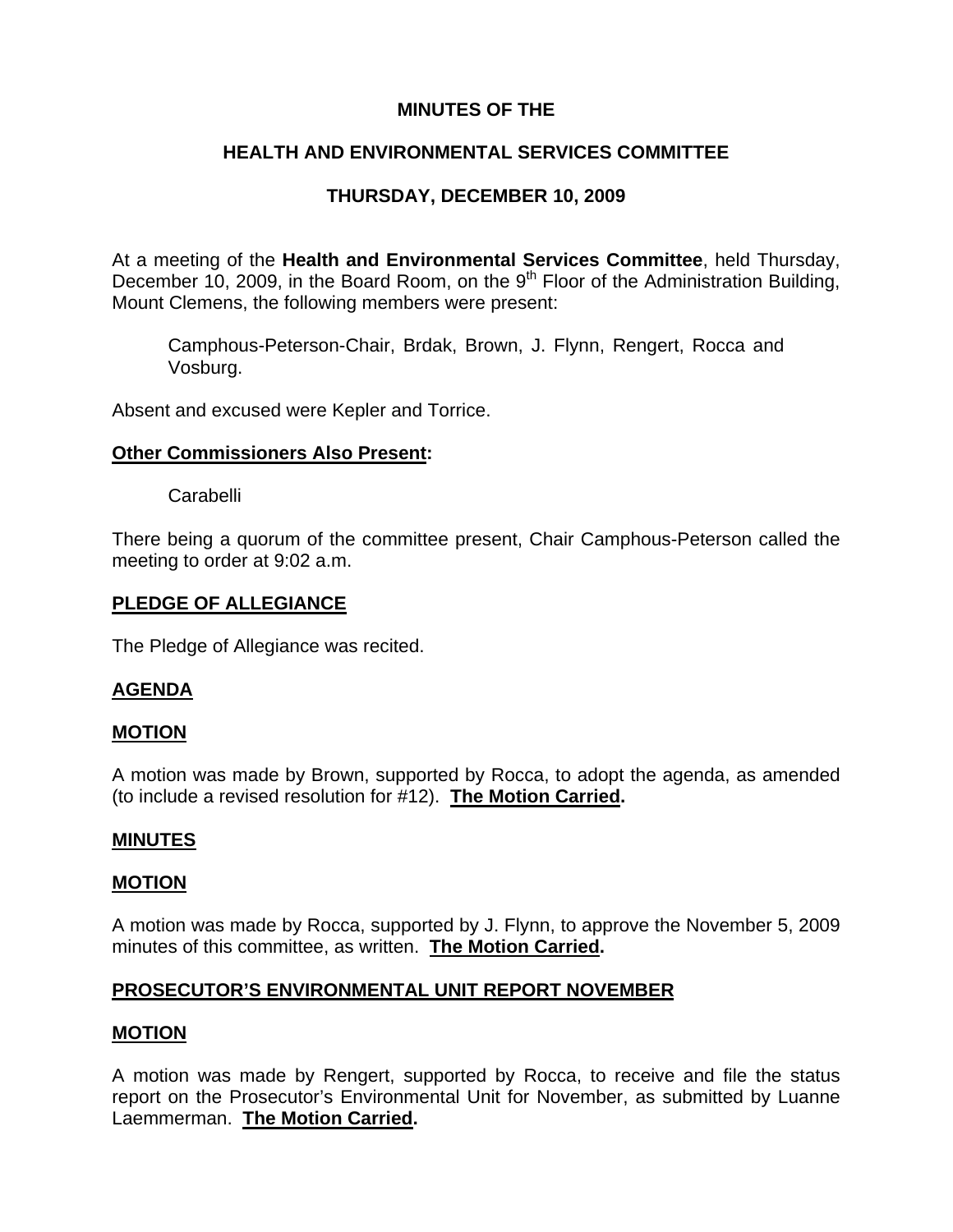# **REPORT FROM WATER QUALITY BOARD**

### **MOTION**

A motion was made by J. Flynn, supported by Rocca, to receive and file a report of the Macomb County Water Quality Board outlining their November 10<sup>th</sup> meeting. **The Motion Carried.** 

# **S.W.I.M. TEAM REPORT FOR OCTOBER**

#### **MOTION**

A motion was made by Rocca, supported by Rengert, to receive and file the S.W.I.M. Team Report for October. **The Motion Carried.** 

# **ENVIRONMENTAL PROBLEMS: LAKE/RIVER FUND**

## **Payment to Shelby Township to Reconnect Four Bears Lake to Original Drainage Course**

#### **MOTION**

A motion was made by J. Flynn, supported by Rocca, to approve payment of \$8,333.33 to Shelby Township from the Environmental Problems: Lake/River Fund to reconnect Four Bears Lake to its original drainage course and forward to the Budget Committee. **The Motion Carried.** 

## **UPDATE ON H1N1 PROGRAM**

#### **MOTION**

A motion was made by J. Flynn, supported by Rocca, to receive and file the update on the H1N1 Program.

Dr. Kevin Lokar and Steve Gold provided an update.

The following commissioners spoke: Vosburg, Rocca, J. Flynn and Camphous-Peterson.

Chair Camphous-Peterson called for a vote on the motion and **The Motion Carried.**